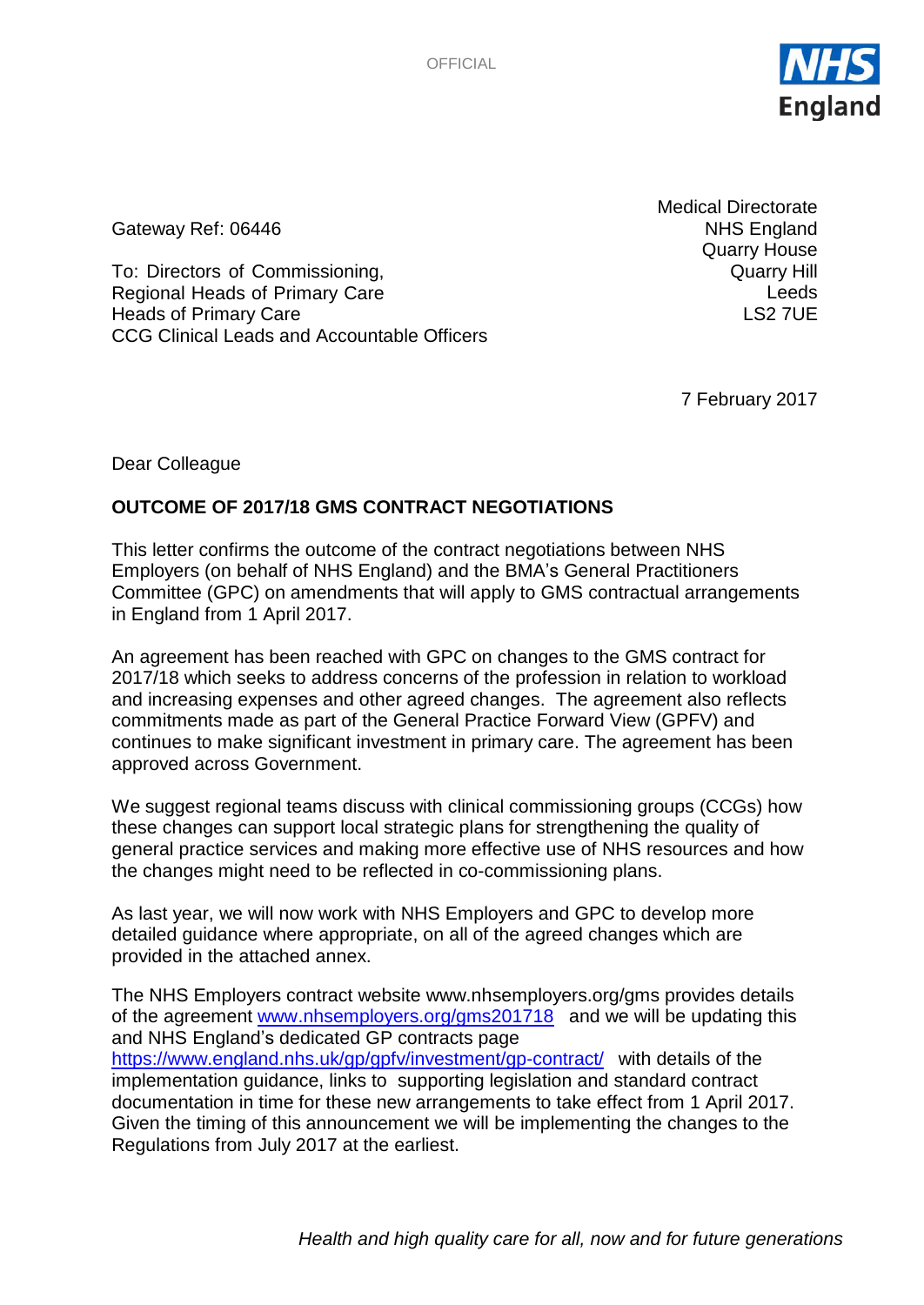**OFFICIAL** 

Please ensure that this letter is distributed to all relevant people within your teams.

Yours faithfully

Rosamad Raphan

Rosamond Roughton Director of NHS Commissioning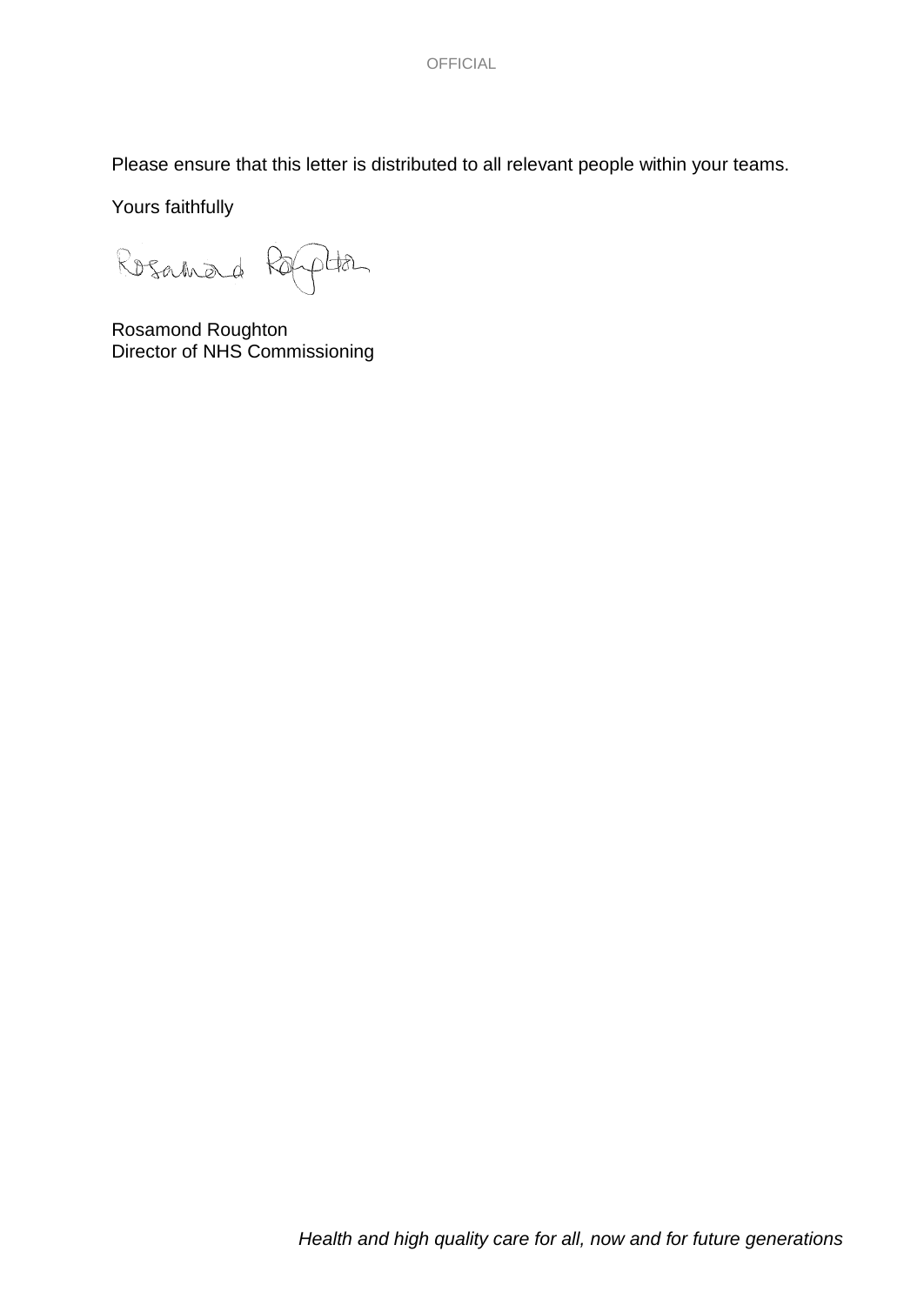## **Key Changes to GMS Contract for 2017/18**

### **Contract Uplift and Expenses**

We have agreed an investment of £238.7 million in the contract for 2017/18. This investment is to uplift the contract and to take into account increasing expenses, covering:

- A pay uplift on pay of 1% (based on DDRB formula) and an uplift on expenses of 1.4% (using latest OBR inflation forecast for CPI)
- Payments for indemnity costs that will be made based on registered patients at 51.6p per patient
- An increase in the value of a QOF (Quality and Outcomes Framework) point
- The payment fee for the Learning Disabilities Health Check Scheme will increase from £116 to £140 per health check

### **Carr-Hill formula**

Negotiations on changes to the Carr-Hill formula will begin shortly. Full implementation of any agreed changes will be effective from 1 April 2018 at the earliest.

### **QOF**

We have agreed that for 2017/18 there will be no change to the number of QOF points available, the clinical or public health domains and no changes to QOF thresholds. However, the CPI will be adjusted to reflect the changes in list size and growth in the overall registered population for one year from 1 January 2016 to 1 January 2017.

We have also agreed that a working group will be set up immediately following these negotiations to discuss the future of QOF after April 2017.

#### **Directed Enhanced services (DESs)**

The payment for the Learning Disabilities Health Check Scheme will increase from £116 to £140 per health check. A new learning disabilities health check template has been developed by NHS England for practices to use if they so choose. All other requirements of the enhanced service will remain unchanged.

The Extended Hours Access DES will continue unchanged until 30 September 2017 (see below – core opening hours and extended hours access DES).

The Avoiding Unplanned Admissions DES will cease at 31 March 2017. Funding of £156.7 million will be transferred into global sum, weighted and without the out-ofhours deduction applied, and used to support the new contractual requirement on Identification and Management of Patients with Frailty (see below).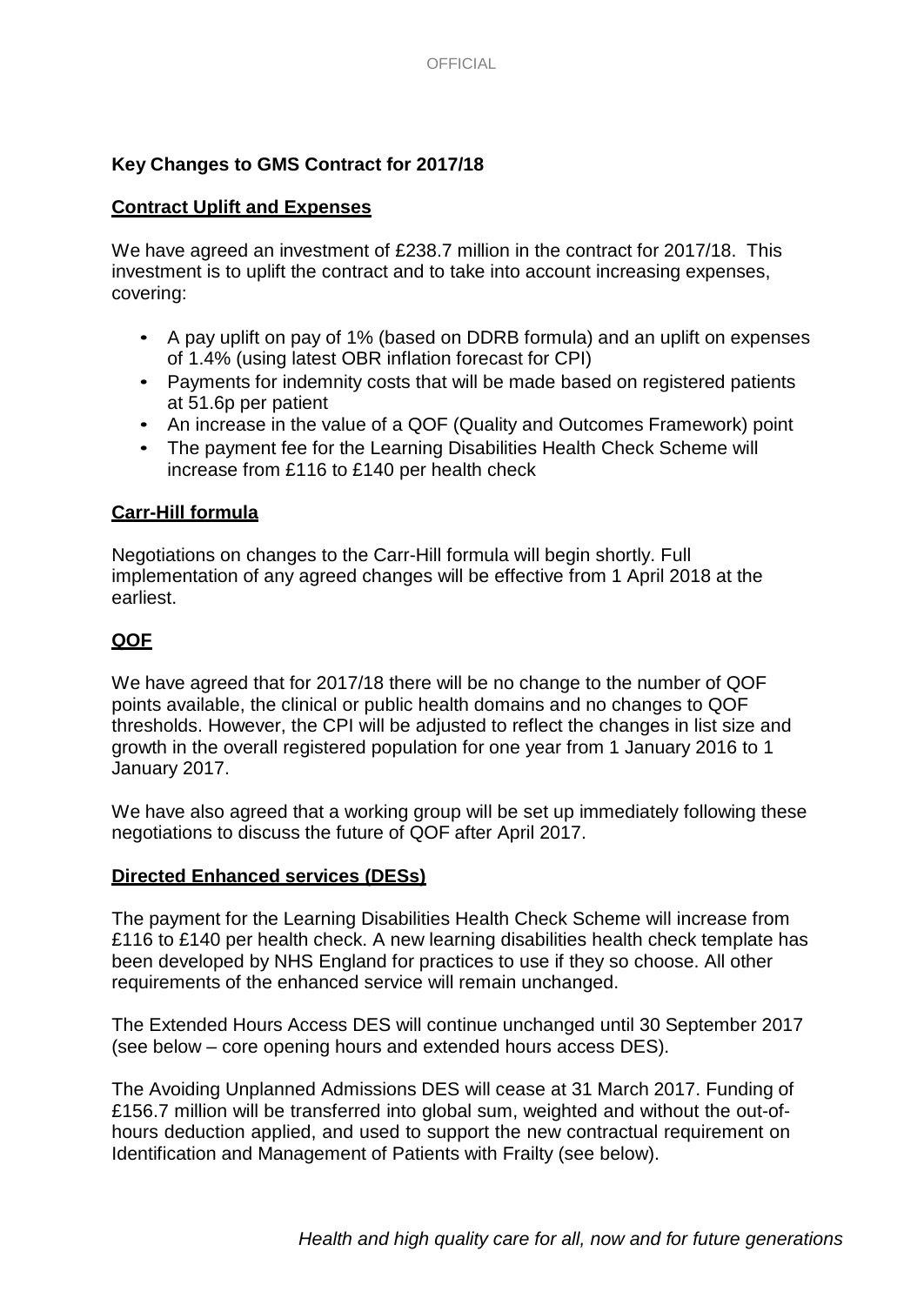### **Identification and management of patients with frailty**

We have agreed a new contractual requirement to be introduced from 1 July 2017.

Practices will use an appropriate tool, e.g. Electronic Frailty Index (eFI) to identify patients aged 65 and over who are living with moderate and severe frailty. For those patients identified as living with severe frailty, the practice will deliver a clinical review providing an annual medication review and where clinically appropriate discuss whether the patient has fallen in the last 12 months and provide any other clinically relevant interventions. In addition, where a patient does not already have an enriched Summary Care Record (SCR) the practice will promote this by seeking informed patient consent to activate the enriched SCR.

Practices will code clinical interventions for this group appropriately. Data will be collected on the number of patients recorded with a diagnosis of moderate frailty, the number of patients with severe frailty, the number of patients with severe frailty with an annual medication review, the number of patients with severe frailty who are recorded as having had a fall in the preceding 12 months and the number of severely frail patients who provided explicit consent to activate their enriched SCR. NHS England will use this information to understand the nature of the interventions made and the prevalence of frailty by degree among practice populations and nationally. This data will not be used for performance management purposes or benchmarking purposes.

### **National diabetes audit (NDA)**

Practices will be contractually required to allow collection of data relating to the NDA from July 2017 at the earliest.

### **NHS Digital Workforce Census**

Practices will be contractually required to allow collection of data relating to the NHS Digital Workforce Census from July 2017 at the earliest. Recurrent funding of £1.5 million has been agreed to support this requirement and will be added to global sum allocations without the out of hours deduction applied.

### **Data collection**

We will introduce a contractual requirement, from July 2017 at the earliest, for practices to allow data collections for a selection of agreed retired QOF indicators (INLIQ) and retired DESs .

### **Registration of prisoners**

We will introduce a contractual change from July 2017 at the earliest, to allow prisoners to register with a practice before they leave prison. This agreement will include the timely transfer of clinical information, with an emphasis on medication history and substance misuse management plans, to the practice from the prison to enable better care when a new patient first presents at the practice.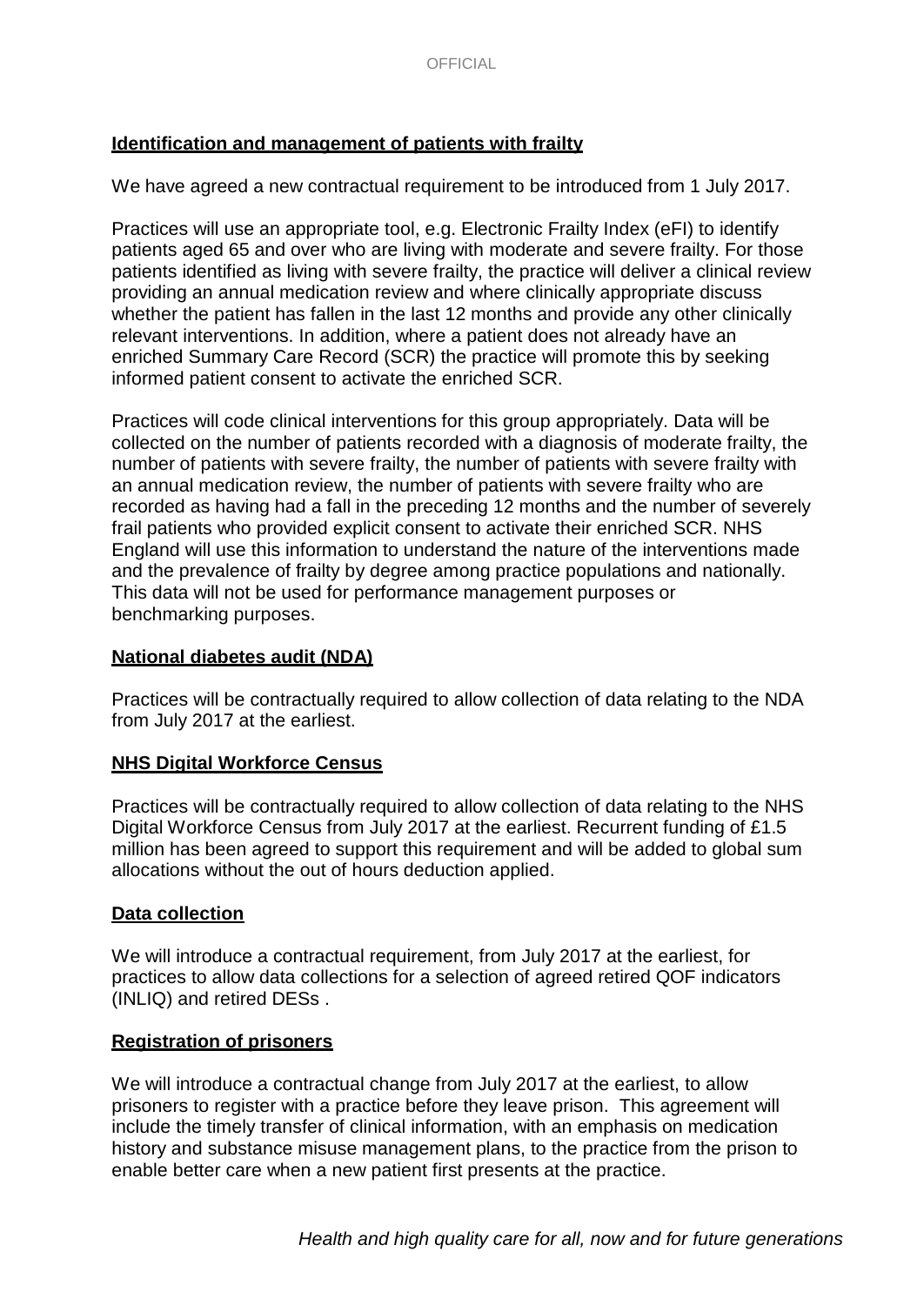### **Access to healthcare**

We have agreed contractual changes that help to identify patients with a non-UK issued EHIC or S1 form or who may be subject to the NHS (Charges to Overseas Visitors) Regulations 2015.

Practices will be required to provide all new patients with a revised GMS1 form, which includes supplementary questions to determine a patient's eligibility to healthcare. For those patients who self-declare that they hold either a non-UK issued EHIC or a S1 form, the practice will be required to manually record that the patient holds either a non-UK issued EHIC or a S1 form in the patient's medical record and then send the form and supplementary questions to NHS Digital (for non-UK issued EHIC cards) or the Overseas Healthcare Team (for S1 forms) via email or post. The Department of Health has agreed to provide practices with hard copy patient leaflets which will explain the rules and entitlements overseas patients accessing the NHS in England.

We have also agreed that NHS England and GPC will work with GP system suppliers to put in place an automated process, as soon as possible, to replace the manual process. This will include discussions on development of systems to support collection of GP appointment data for these patients.

Once the technical solution to automatically collect this data is in place, we have agreed that further discussions on implementing the system to support collection of the data will take place.

New recurrent investment of £5 million will be added to global sum allocation, without the out of hours deduction applied, to support this requirement.

### **GP retention scheme**

We have agreed a new scheme to replace the existing one, with the key changes being as follows:

• Tighter criteria for those who are joining the new scheme. The scheme is aimed at those GPs who are seriously considering leaving or have left general practice due to personal reasons, approaching retirement, or require greater flexibility.

• In 2016, under an interim scheme, the practice payment rose from £59.18 to £76.92 per session, an increase of approximately 30 per cent. NHS England will fund the 2017 scheme wholly from within the primary care allocation budget and the practice payment and bursary professional expenses salary supplement will remain the same as the 2016 scheme. The payment is to be used by the practice as an incentive to provide flexibility for the retained GP and should be used towards the retained GP's salary, to cover human resources administration costs and to provide funding to cover any educational support required from the practice, including course fees where relevant.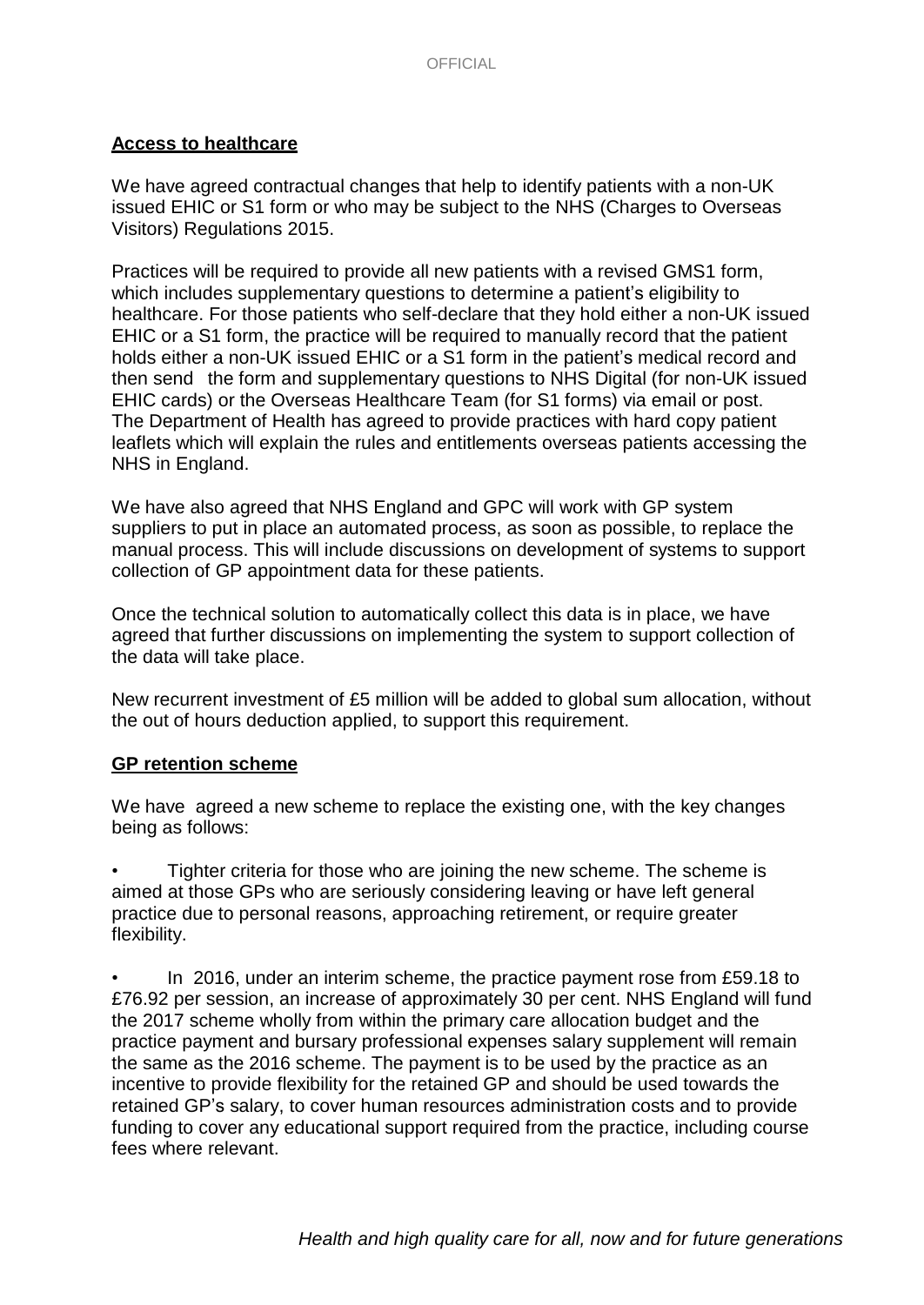• A professional expenses salary supplement will be payable to the GP via the practice (on a sliding scale, net of any applicable deductions payable by the doctor in respect of income tax, national insurance and superannuation contributions) and is to go towards the costs of the GP's indemnity cover, professional expenses and Continuing Professional Development (CPD) needs.

• A strong element of the new scheme is around education and CPD. The retained GP will be entitled to the pro rata full time equivalent of CPD as set out within the salaried model contract. The CPD aspects will be based on the needs of the individual, as established at their appraisal and in discussion with the educational supervisor.

• GPs can be on the scheme for a period of up to five years. In exceptional circumstances an extension can be made for up to a further 24 months.

Any retainers on the 2016 Retained Doctors Scheme will continue under these arrangements until 30 June 2019 after which time they will default to the new scheme.

Retainees who have been accepted on to the Retained Doctor Scheme 2016 (where the application form has been approved by the NHS England DCO) but who are not in post before 31 March 2017, will be accepted onto the GP Retention scheme without the need to re-apply.

### **Payments for sickness leave cover**

We have agreed changes to the arrangements for making sickness leave payments, as follows:

- To allow for cover to be provided by external locums or existing GPs already working in the practice but who do not work full time.
- An amendment to the qualifying criteria for reimbursement to begin when the absence is two or more weeks (as opposed to current arrangements which is linked to patient numbers and the period of absence).
- An increase in the maximum amount payable to £1,734.18 per week. Payments will no longer be discretionary and will be payable where the absence is two or more weeks.
- Sickness leave payments will not be made on a pro-rata basis and will be the lower of actual or invoiced costs up to the maximum amounts as set out in the Statement of Financial Entitlements (SFE).

These changes will be applicable as from 1 April 2017 and all other requirements will remain unchanged.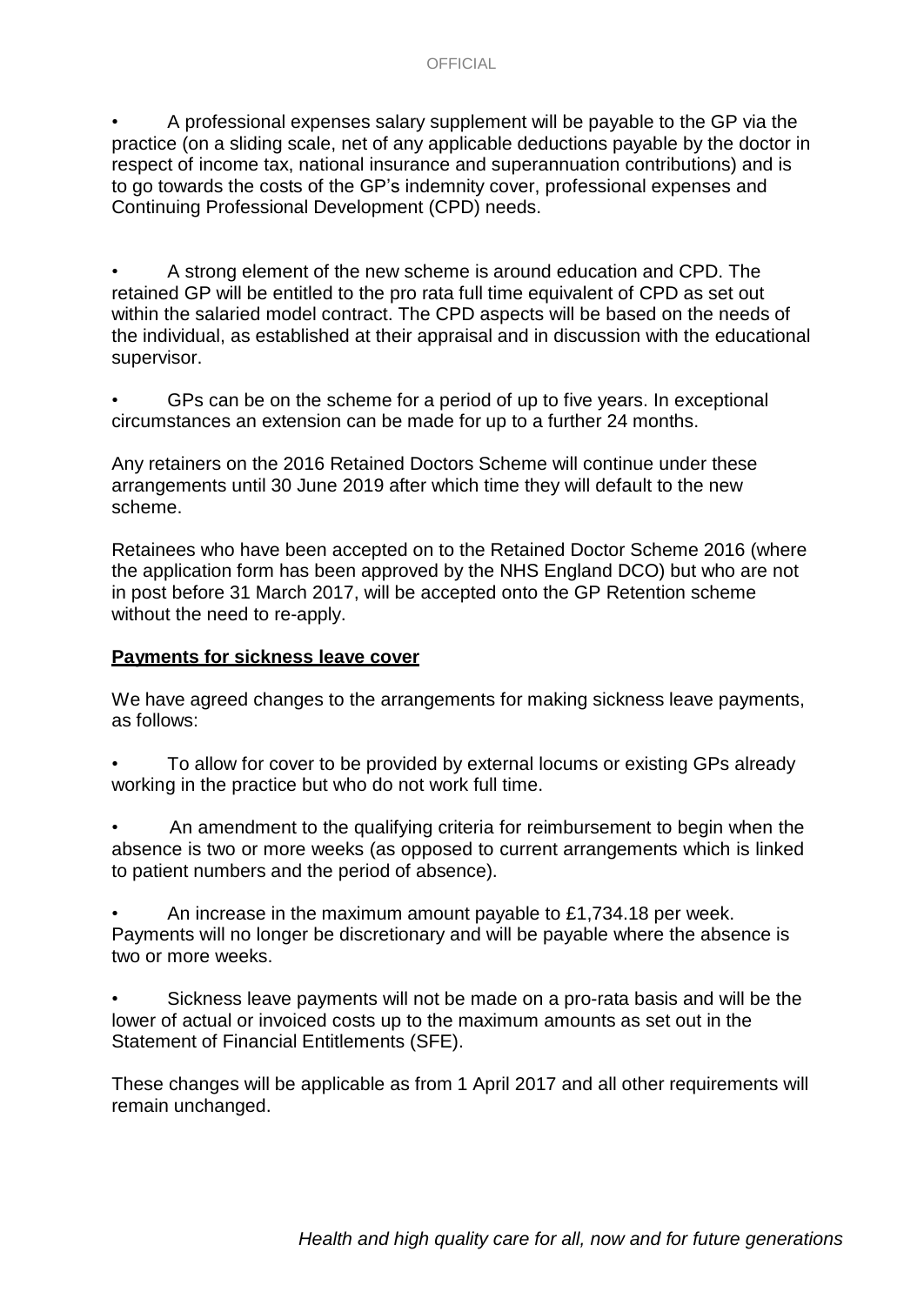## **Parental leave payments**

We have agreed that parental leave payments will not be made on a pro-rata basis and will be the lower of actual or invoiced costs up to the maximum amounts as set out in the SFE. All other requirements will remain unchanged.

## **Business Improvement District (BID) levies**

Agreement has been reached for eligible practices to be reimbursed for costs relating to BID levies. The reimbursement is to be made via the Premises Costs Directions on submission of a paid invoice. Payment of the BID levies will not be a discretionary payment.

## **Care Quality Commission (CQC) Fees**

CQC Fees will be reimbursed directly. Practices will present their CQC invoices to the CCG (where delegated powers exist) or the NHS England regional team and they will be reimbursed as part of the practice's next regular payment.

## **Vaccinations and immunisations (V&I)**

We have agreed to the following V&I programme changes from April 2017:

• Childhood seasonal influenza – the removal of four year olds from enhanced service patient cohort (transferring to schools programme) and the removal of the requirement to use Child Health Information Systems (CHIS).

• MenACWY programmes – a reduction in the upper age limit from 'up to 26th birthday' to 'up to 25th birthday' (in line with the Green Book).

• Seasonal influenza – the inclusion of morbidly obese patients as an at-risk cohort in the DES and a reminder for practices that it is a contractual requirement to record all influenza vaccinations on ImmForm. Funding to cover this new cohort will be from Section 7A.

• Pertussis or pregnant women – a reduction in the eligibility of patients for vaccination from 20 weeks to 16 weeks.

• Shingles (routine) – a change in patient eligibility to the date the patient turns 70 rather than on 1 September.

• Shingles (catch-up) – a change in patient eligibility to the date the patient turns 78 rather than on 1 September.

The following programmes will roll-over unchanged:

- hepatitis B (newborn babies)
- HPV for adolescent girls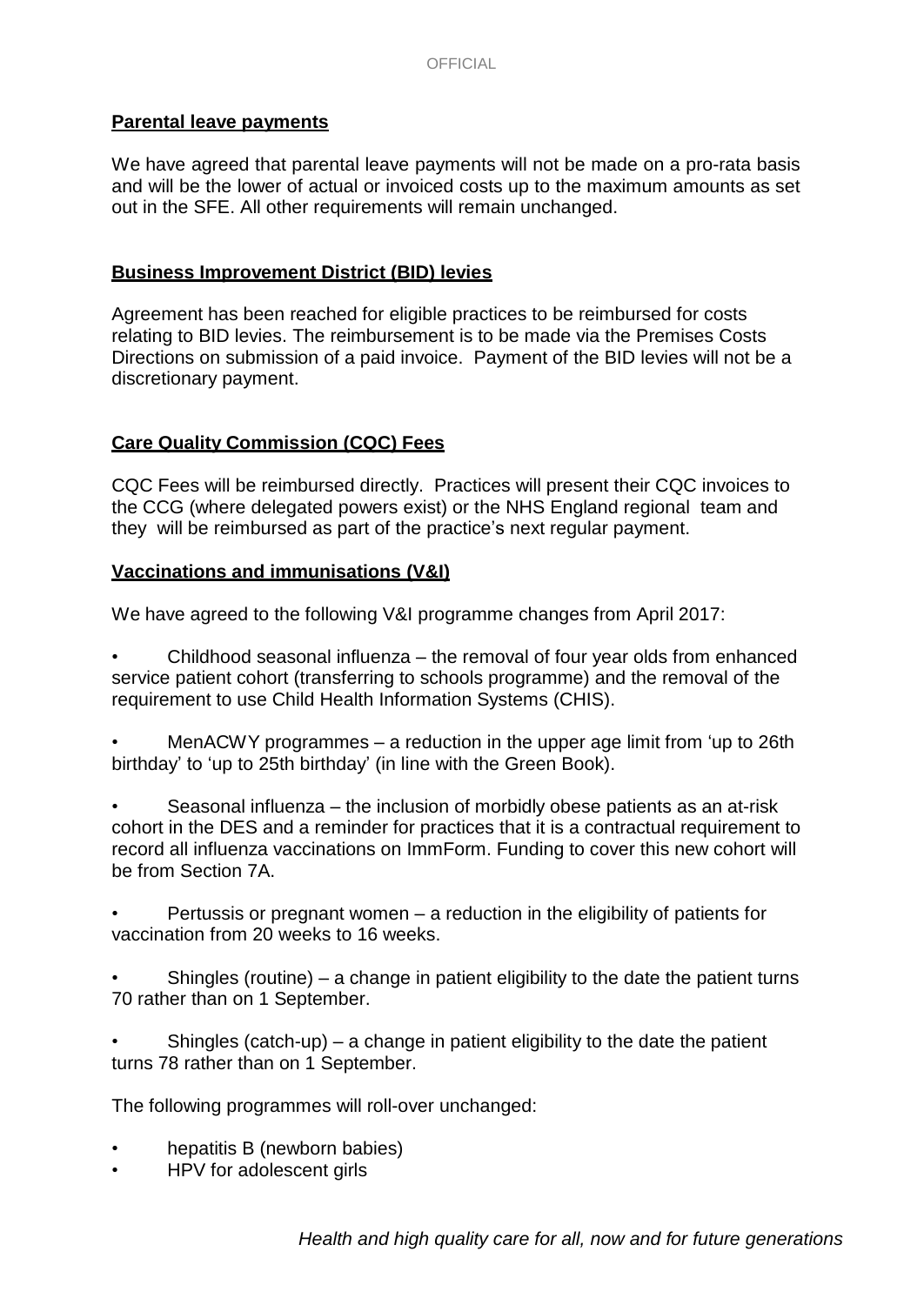- measles mumps and rubella (aged 16 and over)
- meningococcal B
- pneumococcal polysaccharide
- rotavirus.

### **Core opening hours and extended hours access DES**

In relation to the extended hours access DES new conditions will be introduced from October 2017 which will mean that practices who regularly close for a half day, on a weekly basis, will not ordinarily qualify for the DES. GPC have agreed that Local Medical Committees should be integral partners in working with local commissioners in ensuring practices are fulfilling their contractual requirements.

## **GMS digital**

We have agreed to build on the work of recent years to develop high quality secure electronic systems and pro-actively encourage patients and practices to use them. The changes that we have agreed for 2017/18 will be taken forward through noncontractual working arrangements which we will jointly promote in guidance.

Recognising the importance of cyber security, practices will want to ensure that they have strong underpinning information governance which supports their and patients' use of all electronic systems.

We have further agreed non-contractual changes to joint guidance that will promote: • practice compliance with the ten new data security standards in the National Data Guardian Security Review,

• practice completion of the NHS Digital Information Governance toolkit including attainment of level 2 accreditation, and familiarisation with the July 2016 Information Governance Alliance guidance

- an increased uptake of electronic repeat prescriptions with reference to coordination with community pharmacy
- an increased uptake of electronic referrals to 90 per cent where this is enabled by secondary care
- continued uptake of electronic repeat dispensing to a target of 25 per cent with reference to CCG use of medicines management and co-ordination with community pharmacy

• uptake of patient use of one or more online service to 20 per cent including, where possible, apps to access those services and increased access to clinical correspondence online,

• better sharing of data and patient records at local level, between practices and between primary and secondary care.

### **Indemnity Inflation**